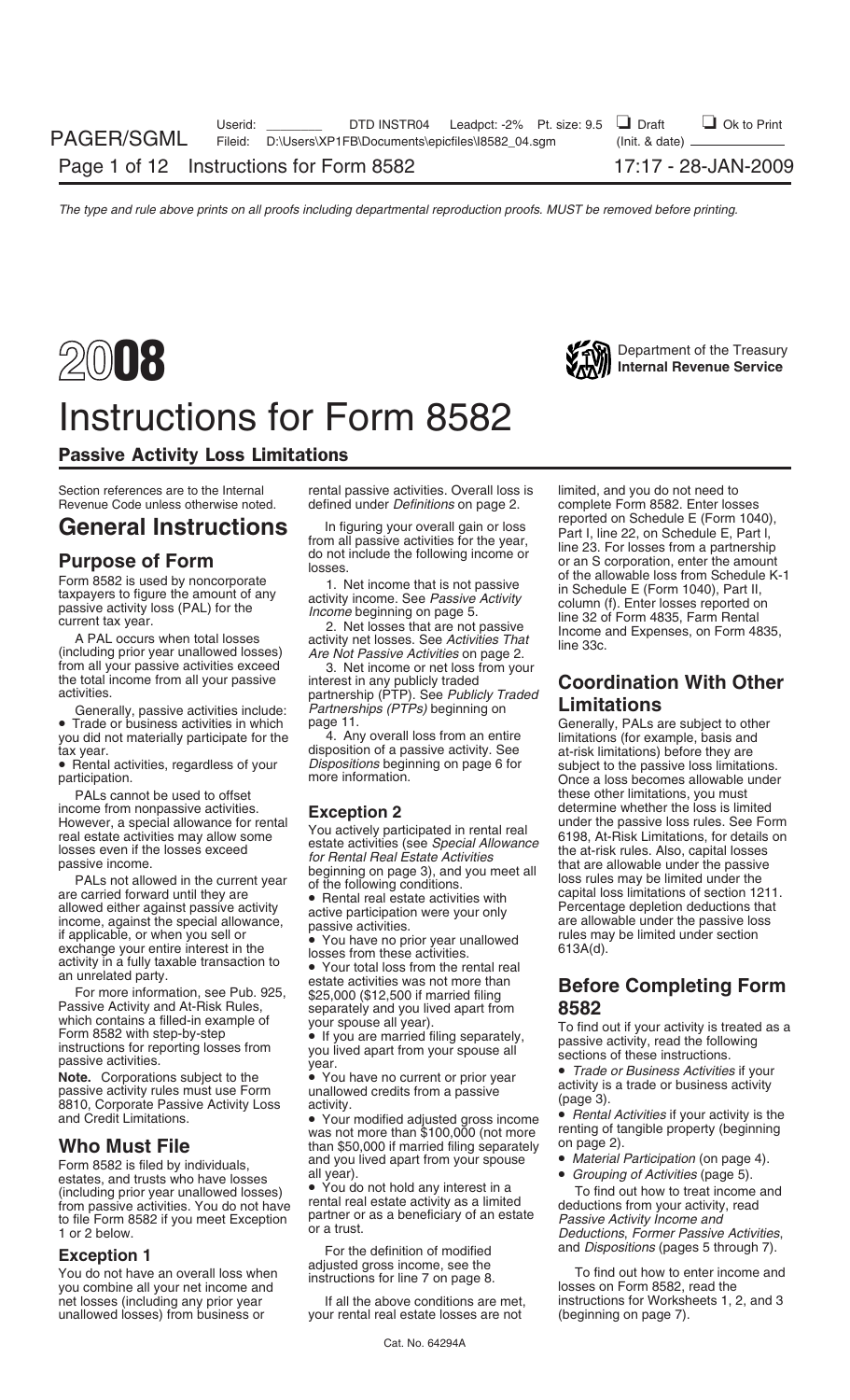year deductions over current year **Note.** If a rental real estate activity is income from the activity. This includes not a passive activity for the current

a prior year and carried forward to the other of the working interest may be tax year under section 469(b). See

## **Activities That Are Not** 4. The rental of a dwelling **Activities That Are Not** used as a residence if section

which you materially participated if you home was rented at a fair rental. of the services, the type and amount of were a "real estate professional" for the 5. An activity of trading personal labor required to perform the

For purposes of item (2), each<br>interest in rental real estate is a<br>separate activity, unless you elect to<br>treat all interests in rental real estate as<br>A rental activity is a passive activity<br>investment if the main purpose treat all interests in rental real estate as A rental activity is a passive activity investment if the main purpose of one activity. For details on making this even if you materially participated in the holding the propert one activity. For details on making this even if you materially participated in the election, see page E-2 of the activity (unless it is a rental real estate instructions for Schedule E (Form activity in which you materially rental income is less than 2% of the<br>participated and you were a real estate smaller of the unadjusted basis or the

income from the activity. This includes<br>
any current year gains or losses from year, any prior year unallowed loss is<br>
the disposition of assets or an interest<br>
in the activity. See *Former Passive Activities*<br> **Overall ga** 

Frior year unallowed losses. These converted your general partner interest involves renting more than one class of<br>are the losses from an activity that were to a limited partner interest during the property, multiply the a are the losses from an activity that were to a limited partner interest during the property, multiply the average period of disallowed under the PAL limitations in year), some of your income and losses customer use of each year), some of your income and losses customer use of each class by the ratio<br>from the working interest may be so file gross rental income from that tax year under section 469(b). See treated as passive activity gross income class to the activity's total gross rental treated as passive activity gross income. The activity's average period expanding Regulations section 1 Regulations section 1.469-1(f)(4) and and passive activity deductions. See income. The activity's average period of  $\frac{1.469 \cdot 1}{1.600 \cdot 1}$  Temporary Requlations section customer use equals the sum of these Temporary Regulations section customer use equals the sum of these  $1.469-1T(e)(4)(ii)$ .

**Passive Activities** 280A(c)(5) applies. This section applies Significant personal services include The following are not passive activities. if you rented out a dwelling unit that you only services performed by individuals.<br>1. Trade or business activities in also used as a home during the year for To determine if person 1. Trade or business activities in also used as a home during the year for To determine if personal services are<br>ich vou materially participated for the a number of days that exceeds the significant, all relevant facts and which you materially participated for the a number of days that exceeds the significant, all relevant facts and<br>greater of 14 days or 10% of the circumstances are taken into greater or 14 days or 10% of the circumstances are taken into<br>2. Any rental real estate activity in number of days during the year that the consideration, including the frequency<br>2. Any rental real estate activity in home

activity (unless it is a rental real estate from its appreciation and the gross<br>activity in which you materially entity rental income is less than 2% of the

spouse must separately meet both However, if you meet any of the five Unadjusted basis is the cost of the (2)(a) and (2)(b), without taking into exceptions beginning below, the rental property without regard to depreciatio exceptions beginning below, the rental property without regard to depreciation account services performed by the of the property is not treated as a rental deductions or any other basis other spouse. activity. See *Reporting Income and* adjustment described in section 1016.

**Definitions**<br>
Except as otherwise indicated, the<br>
Except as otherwise indicated, the<br>
redevelopment, construction,<br>
following terms in these instructions are<br>
redevelopment, construction,<br>
following terms in these instruc

the prior year unallowed losses from the activity over the "net income" from the activity over the "net income" from the tax year the activity or (b) the prior year the tax year.<br>
unallowed losses from the activity plus in .69-1T(e)(4)(ii).<br>4. The rental of a dwelling unit you weighted by gross income. See Regulations section  $1.469-1(e)(3)(iii)$ .

were a "real estate professional" for the 5. An activity of trading personal labor required to perform the services,<br>tax year. You were a real estate service to property for the account of owners of and the value of the se

From education and the value of the services relative to the services and the value of the services relative to<br>professional only if:<br>a. More than half of the personal<br>services over the activity. For purposes of the annul

10, participated and you are married filing jointly, one professional). The uncertainty of the unanglusted basis of the property.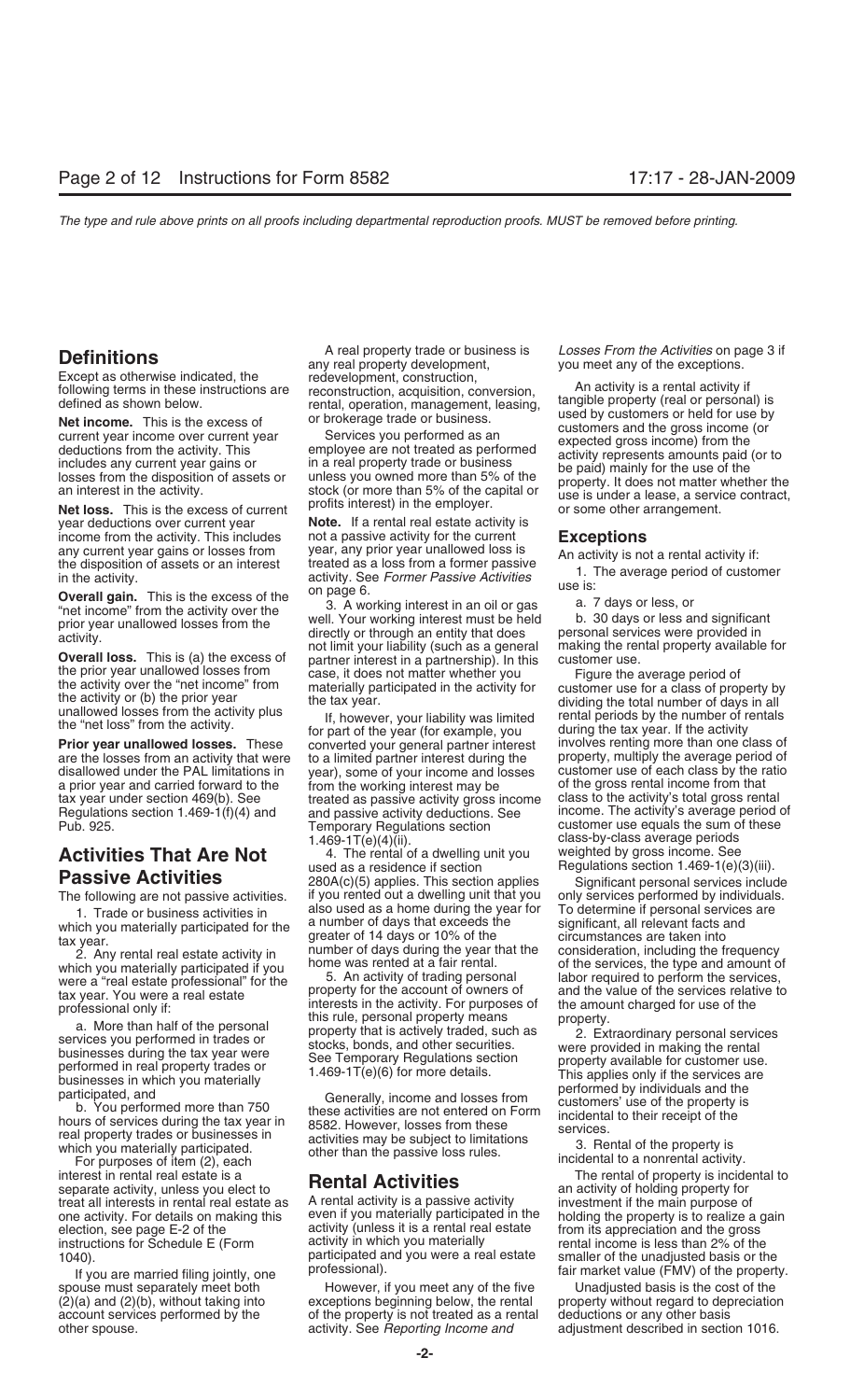during the tax year or during at least 2 passive rental activity on Worksheet 1, of the 5 preceding tax years, and  $\begin{array}{c} 2.0r3. \end{array}$ 

c. The gross rental income from the vorksheet 1 is for passive rental as part of the decedent's estate may<br>property is less than 2% of the smaller real estate activities in which you actively participate in a rental real

example of the convenience to an employee or the convenience to an employee or the convenience of the conventions of the commercial incidental to the activity or activities in revitalization deductions (CRDs) from A qualif

rental activity unless the partnership is **Activities** details, see Regulations section engaged in a rental activity.<br>A trade or business activity is an 1.645-1.

year (see Material Participation on losses.<br>
page 4).<br> **Special Allowance for**  $\bullet$  \$25,000 for single individuals and

From the activity on Worksheet 3.<br>
• If the activity is a trade or business<br>
active participation. If you actively<br>
active participation. If you actively<br>
active participation. If you actively<br>
and lived apart from their s

of the five exceptions, it is generally a to the general rule disallowing losses in **limitation.** If your modified adjusted passive activity. However, special rules excess of income from passive apply if you conduct the rental activity activities. Let us and the 7 on page 8) is \$100,000 or less

The rental of property is incidental to through a PTP or if any of the rules The special allowance is not a. You own an interest in the trade *Passive Income* on page 6 apply. See or business activity during the tax year, the PTP rules beginning on page 11.

b. The rental property was mainly and the special rules apply, wear.<br>If none of the special rules apply, the special rules apply, the restate or a qualifying during the tax year or during at least 2 bassive rental activity

# Page +/.<br>
• If the activity is a trade or business<br>
activity in which you did not materially<br>
participate, enter the income and losses<br> **Activition**<br> **Activition**<br> **Activition**<br> **Activition**<br> **Activition**<br> **Activition**<br> **A**

If the rental activity did not meet any This special allowance is an exception **Modified adjusted gross income**

a trade or business activity if: described under *Recharacterization of* available if you were married, are filing with your spouse at any time during the<br>vear,

that made an election to treat the trust property is less than 2% of the smaller<br>
of the unadjusted basis or the FMV of<br>
the property.<br>
Lodging provided for the employer's<br>
Lodging provided for the employer's<br>
allowance for Rental Real Estate<br>
Allowance for Renta

incidental to the activity or activities in<br>
which the employee performs services. Then the rental real estate activities CRDs) from<br>
which the employee performs services. Then the rental real estate activities creator dec

**Example.** It a partner contributes 1, 2, and 3 beginning on page 7. The election the use of property to a partnership,<br>
the use of property to a partnership,<br>
the executor (if mone of the partner's distributive share<br>
of

Also, a partner's gross income from<br>
an activity forted an actival divity or<br>
an activity treated a sincidental to an<br>
an activity of holding property for<br>
an activity of holding property for<br>
an activity is an activity o

- 
- 
- 
- 
- -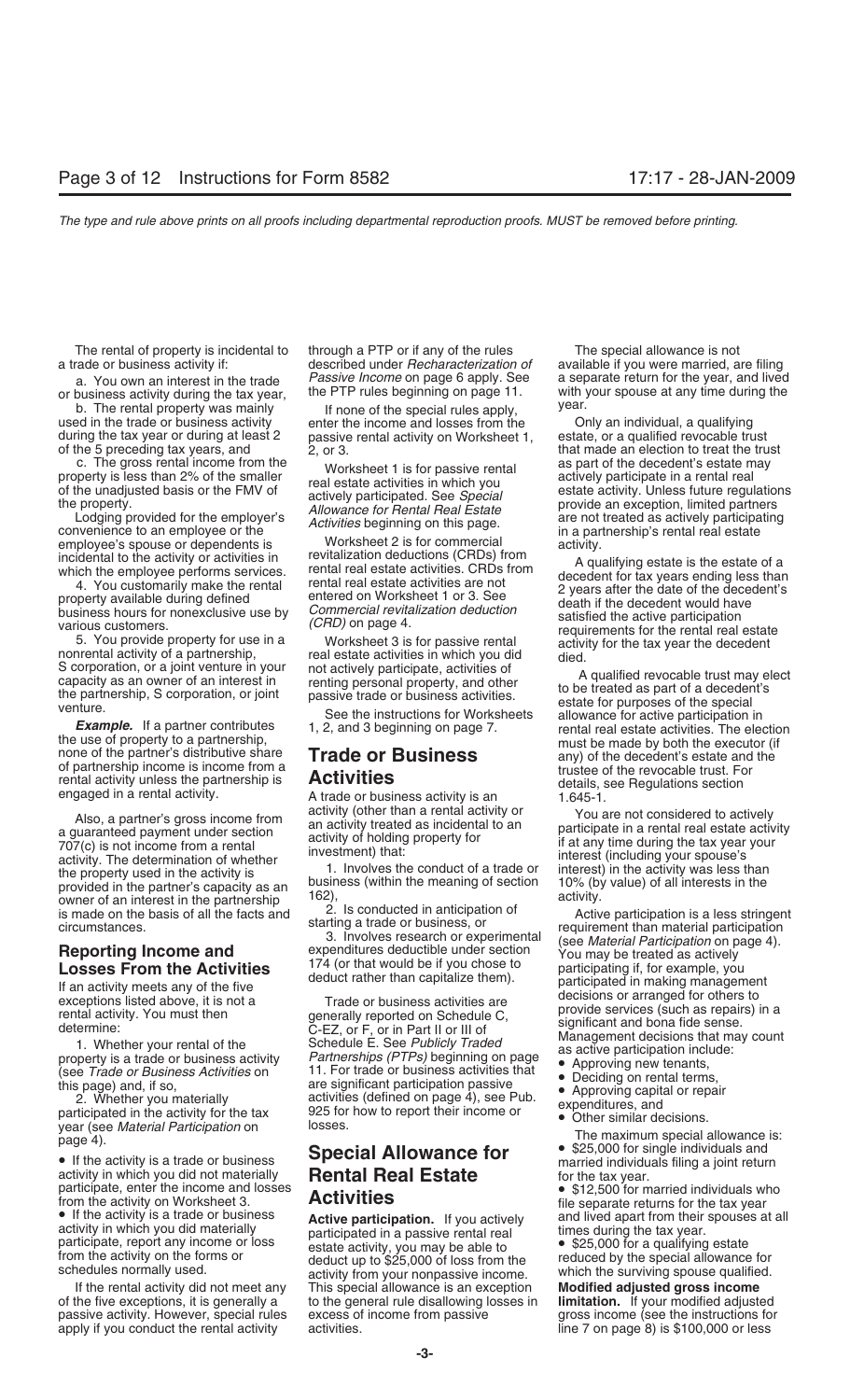(\$50,000 or less if married filing appointment books, calendars, or **Test for a spouse.** Participation by separately), your loss is deductible up narrative summaries. you materially your spouse during the tax year in an to the amount of the maximum special Tests for individuals You materially activity you own may be counted as

**(CRD).** The special \$25,000 allowance than 500 hours.<br>for the CRD from rental real estate **A** significant participation activity is For the CRD from rental real estate<br>activities is not subject to the active<br>activities is not subject to the active<br>gross income limits discussed above. <br>activity in which provided adjusted you participation rules or modif CRD from rental real estate activities preceding tax years. However, for purposes of the (see Part III). See the instructions for  $\,$  6. The activity is a personal service material participation tests, you are not Worksheet 2 on page 8. For general activity in which you materially treated as a limited partner if you also<br>information about the CRD, see Pub. participated for any 3 (whether or not were a general partner in the 954, Tax Incentives for Distressed consecutive) preceding tax years.

any work done in connection with an an performing arts, consulting, or in any<br>activity if you owned an interest in the other trade or business in which capital A limited partner's share of an<br>activity at the time you did t activity at the time you did the work. is not a material income-producing electing large partnership's taxa<br>The capacity in which you did the work factor. The capacity in which you did the work factor.<br>does not matter. However, work is not all the facts and business and rental activities is treated does not matter. However, work is not **7. Based on all the facts and pubblishess** and rental activities is treated<br>participation if

• It is not work that an owner would<br>customarily do in the same type of substantial basis during the tax year. activity.<br>You did not materially participate in **Specia** 

the work was to avoid the disallowance however, if you participated in the **spouses of farmers.** Certain retired of losses or credits from the activity of activity for 100 hours or less during the or disabled farmers and s

**Proof of participation.** You may Your participation in managing the prove your participation in an activity by activity does not count in determining activity if the real property used in the any reasonable means. You do means. For this purpose, reasonable b. Any individual spent more hours **Estates and trusts.** The PAL

participation rules, use Worksheet 1 barticipation activity for the tax year, both use.<br>(see page 7). The finances or and you participated in all significant and 3. Monitoring the finances or<br>**Commercial revitalization ded Commercial revitalization deduction** participation activities during the year operations of the activity commen<br>CRD). The special \$25,000 allowance for more than 500 hours.

participated for any 3 (whether or not were a general partner in the consecutive) preceding tax years.

Communities, and section 1400I. <br>An activity is a personal service partnership's tax year ending with or<br>Authin your tax year (or, if shorter, action of the partnership's **Material Participation**<br>
For the material participation tests listed<br>
below, participation generally includes<br>
any work done in connection with an<br>
any work done in connection with an<br>
during the portion of the partnershi

participation if: circumstances, you participated in the as income or loss from the conduction if:<br>
• It is not work that an owner would activity on a regular, continuous, and single passive trade or business

activity, and You did not materially participate in **Special rules for certain retired or** • One of your main reasons for doing the activity under this seventh test, **disabled farmers and surviving** of losses or credits from the activity activity for 100 hours or less during the or disabled farmers and surviving under the passive activity rules. tax year.

means include, but are not limited to, during the tax year performing services limitations apply in figuring the identifying services performed over a in the management of the activity than distributable net income and taxable<br>period of time and the approximate you did (regardless of whether the income of an estate or trust. The rule services during that period, based on management services). This purpose have not yet been issued.

to the amount of the maximum special<br>allowance referred to in the preceding<br>paragraph.<br>If your modified adjusted gross<br>income is more than \$100,000 (\$50,000<br>if married filing separately) but less than<br>if married filing sep

\$150,000 (\$75,000 if married filing  $\frac{1}{2}$ . Your participation in the activity<br>since is for investors. Work done as an<br>limited to 50% of the difference<br>between \$150,000 (\$75,000 if married and the participation in the

income of an estate or trust. The rules number of hours spent performing the individual was compensated for the for determining material participation for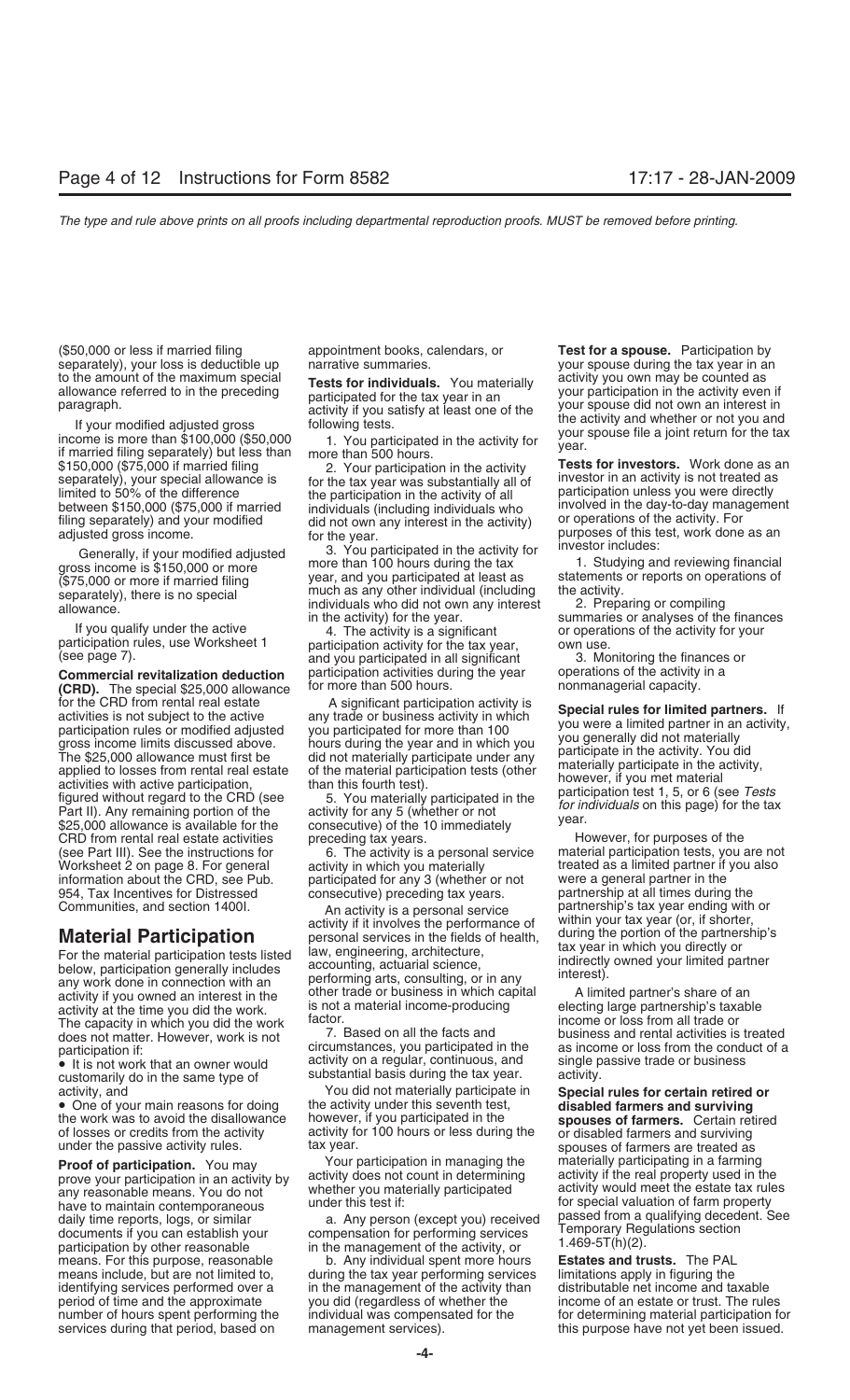economic unit for the measurement of and in a different type of business and in they can be found in column (c) of your gain or loss under the passive activity in a different type of business and in 2007 Worksheet 5.<br>
whic

ownership interest in a bakery and a borrowing entity has the same<br>movie theater in Baltimore and in a borrowing entity has the same proportional ownership interest in the

Once you choose a grouping under<br>these rules, you must continue using<br>that grouping in later tax years unless a<br>material change in the facts and<br>circumstances makes it clearly<br>circumstances makes it clearly<br>circumstances m

relative to the trade or business activity passive activity. If, however, the business, and gain or loss from the or vice versa, or partnership or S corporation must state disposition of property that produces or vice versa, or **partnership or S** corporation must state

activity may be grouped with the trade

**Grouping of Activities**<br>
Generally, one or more trade or the rental of personal property with an activity involving<br>
the partnership or S corporation<br>
business activities or rental activities<br>
business activities or renta business activities or rental activities personal property provided in the passive activities of the partnership<br>may be treated as a single activity if the connection with the real property or vice or S corporation. If you

which you hold an interest as a limited Whether activities make up an partner or as a limited entrepreneur (as **Self-Charged Interest**<br>propriate economic unit depends on defined in section 464(e)(2)) if that Certain self-charged interest i appropriate economic unit depends on defined in section 464(e)(2)) if that Certain self-charged interest income or<br>all the relevant facts and other activity engages in holding, deductions may be treated as passive all the relevant facts and other activity engages in holding, but deductions may be treated as passive activity engages in holding, deductions may be treated as passive activity circumstances. The factors given the produci circumstances. The factors given the producing, or distributing motion picture activity gross income or passive activity greatest weight in determining whether films or videotapes; farming; leasing deductions if the loan proceeds are<br>activities make up an appropriate section 1245 property; or exploring for used in a passive activity. General activities make up an appropriate section 1245 property; or exploring for used in a passive activity. General<br>economic unit are: or exploiting oil and gas resources or self-charged interest income and or exploiting oil and gas resources or self-charged interest income and geothermal deposits.

### extivity,<br>
• A Baltimore activity and a **Passive Activity Income** To figure your overall gain or loss from<br>
Philadelphia activity, or **and Doductions** all passive activities or any passive **and Deductions**  $\overline{\mathbf{a}}$  all passive activities or any passive  $\overline{\mathbf{a}}$

The IRS may regroup your activities<br>
if your passive activity is reported on<br>
if your grouping fails to reflect one or<br>
if your grouping fails to reflect one or<br>
if your grouping fails to reflect one or<br>
if your grouping f activity income and passive activity at the time of the disposition.<br> **Limitation on grouping certain** include the activity to activities. The following activities may figure the amount to enter on Form include the followi

a. The rental activity is insubstantial with the net income or net loss from the the ordinary course of a trade or<br>ative to the trade or business activity passive activity. If, however, the business, and gain or loss from b. Each owner of the trade or an item of gross income or deduction portfolio income or is held for income or deduction is passive activity rental activity. If so, the portion of the gross income or a passive activity  $1.469-2T(c)(3)$ . rental activity involving the rental of deduction (respectively), include that <br>• Alaska Permanent Fund dividends.<br>• Personal service income, including amount in the net income or net loss • Personal service income, including entered on Form 8582 and the salaries, wages, commissions, or business activity. The self-employment income from trade or

**ENTION** prior year unallowed losses from

1. Similarities and differences in geothermal deposits.<br>
types of trades or businesses,<br>
2. The extent of common control,<br>
3. The extent of common control,<br>
2. The extent of common<br>
2. The extent of common<br>
2. The extent o 4. Geographical location, and<br>
5. Interdependencies between or<br>
among the activities.<br>
among the activities.<br>
among the activities.<br>
among the activities.<br>
among the activities.<br>
These rules to group those activities<br>
thes these rules to group those activities and the corporation to another partnership<br>S corporation if each owner in the<br>S corporation if each owner in the same<br>borrowing entity has the same movie theater in Baltimore and in a<br>
bakery and a movie theater in<br>
Philadelphia. Depending on all the<br>
relevant facts and circumstances, there<br>
may be more than one reasonable<br>
may be more than one reasonable<br>
disconducte method for grouping your activities. For a partner or shareholder may not instance, the following groupings may<br>
instance, the following groupings may treat as separate activities those activities are activities or may no

• Four separate activities.<br>Take into account only passive activity activity income. Do not enter income<br>Oneo you shapes a grouning under

activities. The following activities have activity activities in a passive activity.<br>
The following activities had the worksheets.<br>
1. A rental activity with a trade or business activity unless the activities activity thro business activity has the same separately to you, and the gross investment (see section 163(d)(5)). See proportionate ownership interest in the income or deduction is passive activity Temporary Regulations section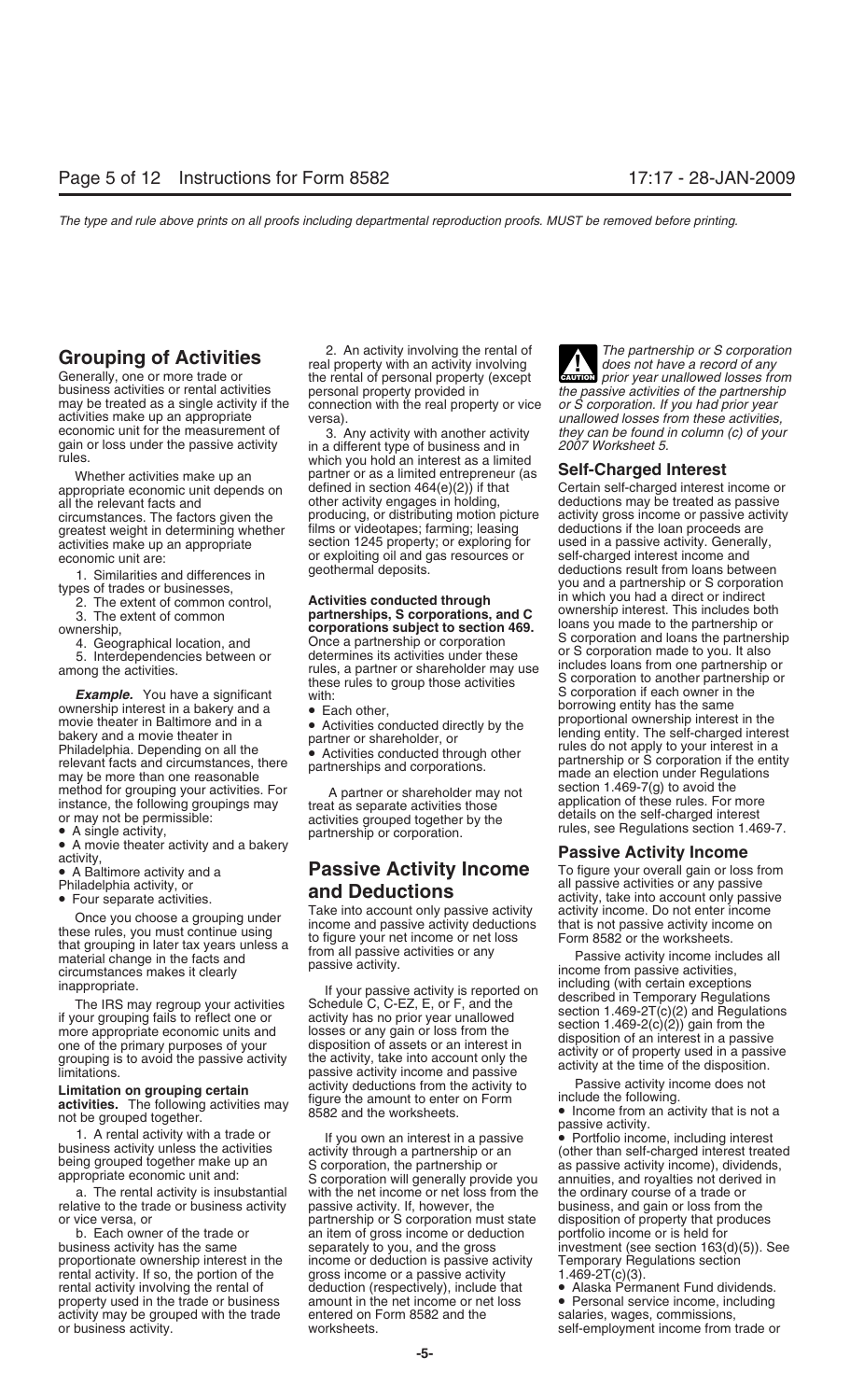business activities in which you Income from the following sources than passive activities. See Temporary materially participated for the tax year, may be subject to the net income Regulations section 1.469-2T(d)(7).<br>deferred compensation, taxable social recharacterization rules. • Deductions for losses from fire, deferred compensation, taxable social recharacterization rules. <br>security and other retirement benefits, <br>or Significant participation passive storm, shipwreck, or other casualty or security and other retirement benefits,  $\bullet$  Significant participation passecurity and payments from partnerships to activities defined on page 4. Temporary Regulations section the unadjusted basis of the property is  $1.469-2T(c)(4)$ .

• Income from positive section 481 • Passive equity-financed lending<br>adjustments allocated to activities other activities. adjustments allocated to activities other activities.<br>than passive activities, See Temporary • Rental of property incidental to a than passive activities. See Temporary • Rental of property incidental to a **Former Passive**

A former passive activity is any activity<br>
• Income from an oil or gas property if<br>
working capital.<br>
the property for any toxis that was a passive activity in a prior tax<br>
you treated any loss from a working<br>
interest i

**Passive Income from passive activities**<br>
Certain income from passive activities<br>
Certain income from passive activities<br>
must be recharacterized and excluded that may be disallowed under<br>
must be recharacterized and exclu Pub. 925 to find out how to report net<br>income or loss from these sources. For beginning before 1987, but for basis or<br>more information, see Temporary at-risk limitations. Regulations section 1.469-2T(f) and • Net negative section 481 Unrecognized gain as of the Regulations section 1.469-2(f).<br>Regulations section 1.469-2(f). adjustments allocated to activities other beginning of the current

partners for personal services. See • Rental of property if less than 30% of severity do not recur regularly in the Temporary Requilarions section

Regulations section 1.469-2T(c)(5). development activity.<br>• Income or gain from investments of  $\bullet$  Rental of property to a nonpassive • Income or gain from investments of **•** Rental of property to a nonpassive **Activities**<br>
working capital. A former passive activity is any activity activity activity.

vection 1.469-2(c)(6). Passive activity deductions include unallowed loss and any current year<br>
■ Any income from intangible property all deductions from activities that are net income from the activity on Form<br>
if your p passive activities for the current tax 8582 and the applicable worksheets.<br>year and all deductions from passive the current voor not income from the

*Regulations section 1.469-2(1).* See Passive activity deductions include do not enter the amounts on Form<br>*Recharacterization of Passive Income* losses from a disposition of property 8582.<br>on this page. on this page.<br>
■<br>
• Overall gain from any interest in a<br>
example the disposition and losses from a<br>
example the disposition and losses from a<br>
FTP (see item 2 under *Special*<br>
the disposition and losses from a<br>
example th

from theft if losses similar in cause and

• The deduction allowed for one-half of self-employment taxes.

contributed to the creation of the vear and all deductions from passive<br>
• Any income treated as not from a<br>
• Any income treated as not from a<br>
passive activity under Temporary<br>
Fegulations section 1.469-2T(f) and<br>
Regul

refunds.<br>
your entire interest in an activity.<br>
Despite activity deductions do not be passive activity, follow the rules below<br>
passive activity, follow the rules below

• Income from a covenant not to the selection of the selection of the selection of a casualty or the metallical to the property of all or property be the selection of the selection of the selection of the coverage interest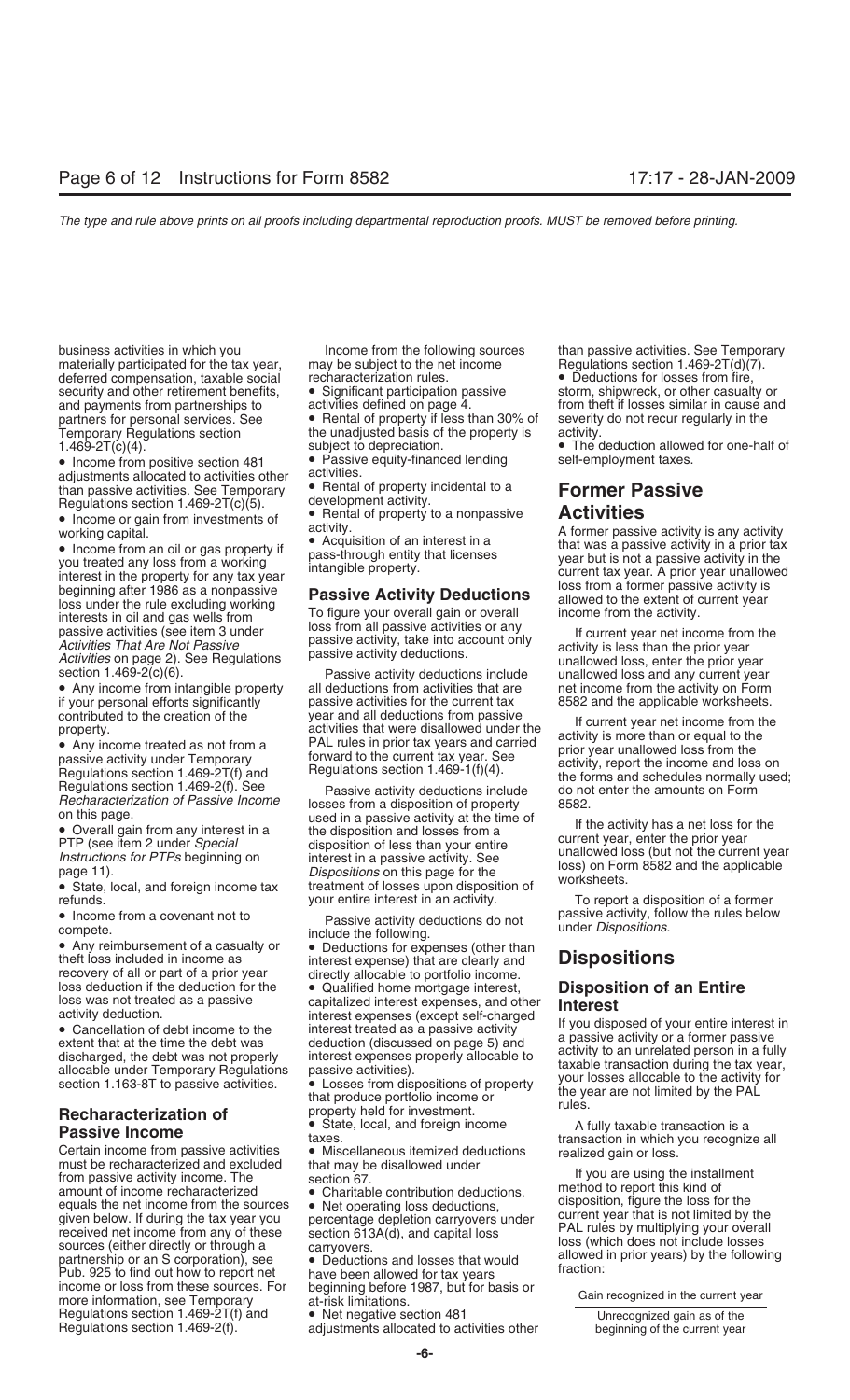having disposed of an entire interest in column (b), and the prior year passive activities.<br>an activity of a PTP until there is an unallowed loss of \$12,650 in column an activity of a PTP until there is an unallowed loss of \$12,650 in column See Pub. 925 for examples showing<br>entire disposition of the partner's (c).<br>interest in the PTP. **Example 2. Activity with overall** bow to complete

net income or loss and prior year<br>
unallowed losses from the activity. All \$2,445 after combining the gain and<br>
the net income and losses are reported losses, none of the amounts are<br>
on the forms and schedules normally en

on Form 8582, include the income, **Disposition of Less Than an** losses, and prior year unallowed losses **Disposition of Less Than an and local separate returns and lived with** on Worksheet 1, 2, or 3. **Entire Interest** on Form Sock, include the income,<br>losses, and prior year unallowed losses<br>on Worksheet 1, 2, or 3. **Entire Interest CAUTION** *their spouses at any time during* 

If you have an overall loss when you<br>combine the income and losses, do not allowance of prior year unallowed<br>use the worksheets or Form 8582 for losses.<br>and a Form 4797 gain of \$2,000. You use the worksheets or Form 8582 for<br>the activity. All losses (including prior **Disposition of substantially all of an**<br>year unallowed losses) are allowed in **activity**. You may treat the disposition **Column (b)**. Enter the year unallowed losses) are allowed in **activity**. You may treat the disposition **Column (b)**. Enter the current year need full. Report the income and losses on of substantially all of an activity as a loss for each activit

An overall loss from an entire mericum column (b) on An overall loss from an entire enter the total on An overall on An overall on An overall on An overall of Form 8582.<br>
If an activity has negative loss if you have an an activities. When figuring your modified 2. The net income or loss for the adjusted gross income for line 7 of vear of disposition allocable to the p Form 8582, be sure to take into of the activity disposed of. account the overall loss from the **Example.** A Schedule E rental disposition of the activity.

*gain.* You sell your entire interest in a **Specific Instructions** current year Form 4797 loss of \$4,5<br>rental real estate activity in which you rental real estate activity in which you  $\overline{Part I}$  2008  $\overline{P}$  actively participated for a gain of  $\overline{Part I}$  2008  $\overline{P}$  and  $\overline{P}$  (\$4,500) in column (b). actively participated for a gain of **Part I—2008 Passive** (\$4,500) in column (b).<br>\$15,525. \$7,300 of the gain is section **Part I—2008 Passive Column (c).** Enter the prior year<br>1231 gain reported on Form 4797, **Activity Los** 1231 gain reported on Form 4797, **ACTIVITY LOSS** unallowed losses for each activity. You Part I, and \$8,225 is ordinary recapture Use Part I to combine the net income find these amounts on Worksheet 5, income reported on F income reported on Form 4797, Part II. and net loss from all passive activities column (c), of your 2007 Form 8582.<br>On line 23 of Schedule E (Form 1040), to determine if you have a passive Enter the total of column (c) fro you report a total loss of \$15,450,<br>which includes a current year \$2,800 Worksheets 1, 2, and 3 to determine 8582.<br>net loss and a \$12,650 prior year the entries for lines 1–3 of Part I, as **Columns (d) and (e).** Combine

activities reportable on Form 8582, you • Worksheet 2 is used for commercial the activity in column (e). Do not enter<br>make the following entries on revitalization deductions (CRDs) from amounts from columns (d) and (e) on Worksheet 1. You enter the  $$15,525$  rental real estate activities (with or gain on the disposition in column (a), without active participation). used when Form 8582 is completed to

A partner in a PTP is not treated as the current year loss of \$2,800 in • Worksheet 3 is used for all other

**Reporting an Entire**<br>**Reporting an Entire delayser Service And Service in the Service of the Canadism Proporting an Entire in Analyour entire interest in Worksheet 1<br>Disposition on Schedule D or was your only passive acti Form 4797** of \$2,000. You have a current year activities must include the income or<br>If you completely dispose of your entire Schedule E loss of \$3,330 and a loss from those activities in Worksheet

Combine all income and losses<br>(including any prior year unallowed year unallowed loss  $(\$3,330 + $1,115 =$ <br>losses) from the activity for the tax year  $\$4,445)$  on Schedule E, Part II, column<br>to see if you have an overall gain loss.<br>
Is the dively participate in both years, enter<br>
If you have an overall gain and you<br>
have other passive activities to report<br>
actively participate in both years, enter<br>
the prior year unallowed loss in column<br>
(c) o

If you have an overall gain and this<br>is your only passive activity or a former<br>passive activity, report all income and<br>losses (including any prior year<br>losses (including any prior year<br>income or net loss from the activity

schedules normally used and do not<br>use Form 8582.<br>If you have an overall loss when you are there is than the substantially all of an entire<br>interest does not trigger the **Example.** A Schedule E rental **Exurcive** interest does not trigger the

revitalization deductions (CRDs) from amounts from columns (d) and (e) on rental real estate activities (with or

If you completely dispose of your entire<br>interest in a passive activity or a former<br>passive activity, you may have to report \$1,115.<br>passive activity, you may have to report \$1,115.

used. Do not enter a prior year unallowed<br>Combine all income and losses and losses and vou enter the net loss plus the prior loss in column (c) of Worksheet 1

losses (including any prior year income or net loss from the activity for **Column (a).** Enter the current year and the current year income from each activity. Enter the unallowed losses) on the forms and the current year.

separate activity if you can prove with prior year unallowed losses in this<br>reasonable certainty: column. Enter the total of column (b) on

if any, allocable to the part of the If an activity has net income on one<br>activity disposed of and If any income on schedule and a net loss on aggregate loss from all other passive activity disposed of, and form or schedule and a net loss on<br>activities. When figuring your modified and a come or loss for the another form or schedule, report the net year of disposition allocable to the part amounts separately in columns (a) and of the activity disposed of  $(5)$  of Worksheet 1.

activity has current year income of *Example 1. Activity with overall* \$1,000 on line 22 of Schedule E and a

net loss and a \$12,650 prior year<br>
unallowed loss. You have an overall<br>
gain from the disposition (\$15,525 –<br>
\$15,450 = \$75).<br>
\$15,450 = \$75).<br>
State activities with active<br>  $\frac{1}{2}$  and (e). Combine<br>  $\frac{1}{2}$  columns (d Because you had other passive participation. column (d) or enter the overall loss for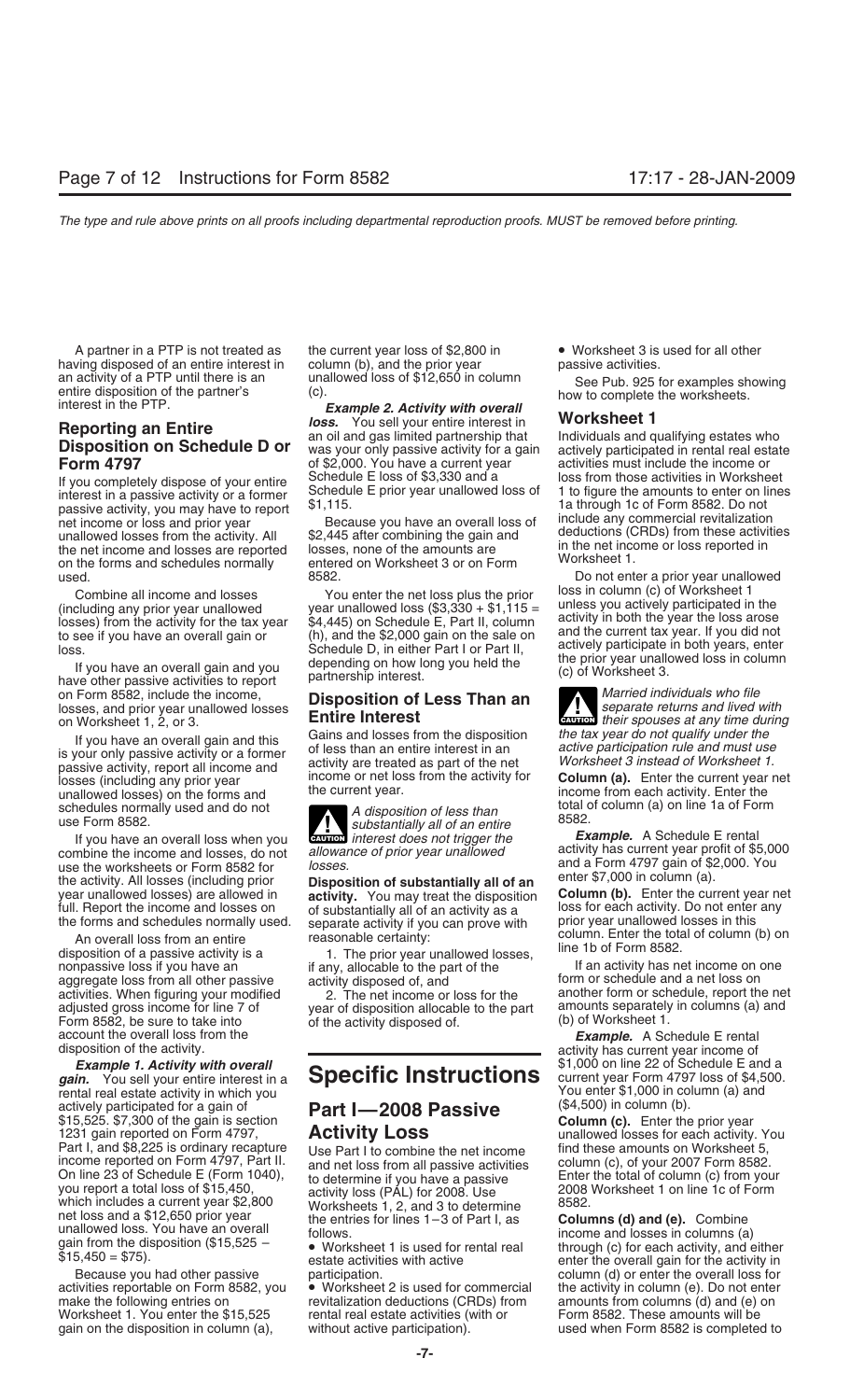Use Worksheet 2 to figure the amounts used when Form 8582 is completed to assistance program,<br>to enter on lines 2a and 2b for figure the loss allowed for the current • The student loan interest deduction, to enter on lines 2a and 2b for figure the loss allowed for the current commercial revitalization deductions vear. commercial revitalization deductions year. or (CRD) from rental real estate activities • The tuition and fees deduction.

The rental real estate activity. Enter the total **Married persons filing separate Line 9.** Do not enter more than of column (b) on line 2b of Form 8582.

**Column (c).** Combine the amounts in year are not eligible for the special<br>columns (a) and (b) for each activity<br>allowance. They must enter -0- on line during the year.<br>in column (c). Do not enter amounts from column (c) on Form 8582. These **Line 5.** Enter on line 5 the smaller of **Part III—Special** amounts will be used when Form 8582 the loss on line 1d or the loss on line 4.<br>
is completed to figure the loss allowed *Example.* Line 1d has a loss of<br>
for the current year.<br> **Allowance for**<br> **Example.** Line 1d has a los

**Column (b).** Enter the current year net  $\bullet$  Any rental real estate loss allowed to<br>loss for each activity. Enter the total of<br>column (b) on line 3b of Form 8582.<br>(See the example under *Column (b)* for<br>(See the example

losses for the prior years for each and tier 1 railroad retirement benefits, <sup>11</sup> if you are married filing a separate<br>activity. You find these amounts on **o** The deduction allowed under section return and you and your spo Worksheet 5, column (c), of your 2007 219 for contributions to IRAs and Form 8582. Enter the total of column certain other qualified retirement. Form 8582. Enter the total of column certain other qualified retirement plans,<br>
(c) from your 2008 Worksheet 3 on • The domestic production activities **Part IV—Total Losses**<br>
line 3c of Form 8582. deduction,

enter the overall gain for the activity in

figure the loss allowed for the current column (d) or enter the overall loss for bonds used to pay higher education year.<br>The activity in column (e). Do not enter expenses,<br>the exclusion of amounts received amounts from columns (d) and (e) on  $\bullet$  The exclusion of amounts received amounts from columns (d) and (e) on • The exclusion of amounts received amounts from columns (d) and (e) on<br>**Worksheet 2** to figure the amounts used when Form 8582 is completed to assistance program,

rental real estate activity. Enter the total returns who lived with their \$12,500 on line 9 if you are married<br>of column (c) Combine the amounts in the spouses at any time during the filing a separate return and you and

\$3,000, line 2c is zero, and line 3d has<br>a gain of \$100. The combined loss on

Worksheet 3<br>
Use Worksheet 3 to figure the amounts<br>
to enter on lines 3a through 3c for:<br>
to enter on lines 3a through 3c for:<br>
to enter on lines 3a through 3c for:<br>
The saisue trade or business activities<br> **Passive renta** 

line 3c of Form 8582.<br> **Columns (d) and (e).** Combine • The deduction allowed for one-half of **Allowed**<br>
income and losses in columns (a) • self-employment taxes, Use Part IV to

• The exclusion from income of interest PAL (as determined in Part I) allow<br>from series EE and I U.S. savings for 2008 from all passive activities.

(see Commercial revitatization<br>
include in modified adjusted gross<br>
include the following amounts.<br> **Example the delectric starts are to the conduct the delectric starts are the starts are delectric starts and the start a** 

8582. (See the example under *Column* except do not take into account:<br>
(a) for Worksheet 1, on page 7.) <br> **Column (b).** Enter the current year net **column 3582**,<br> **Column (b).** Enter the current year net **column is a set** 

**Column (c).** Enter the unallowed • The taxable amount of social security the amount, if any, on line 10) on line losses for the prior years for each and tier 1 railroad retirement benefits. 11 if you are married filing a return and you and your spouse lived<br>apart at all times during the year.

income and losses in columns (a) self-employment taxes, Use Part IV to figure the amount of the through (c) for each activity, and either  $\bullet$  The exclusion from income of interest PAL (as determined in Part I) allowed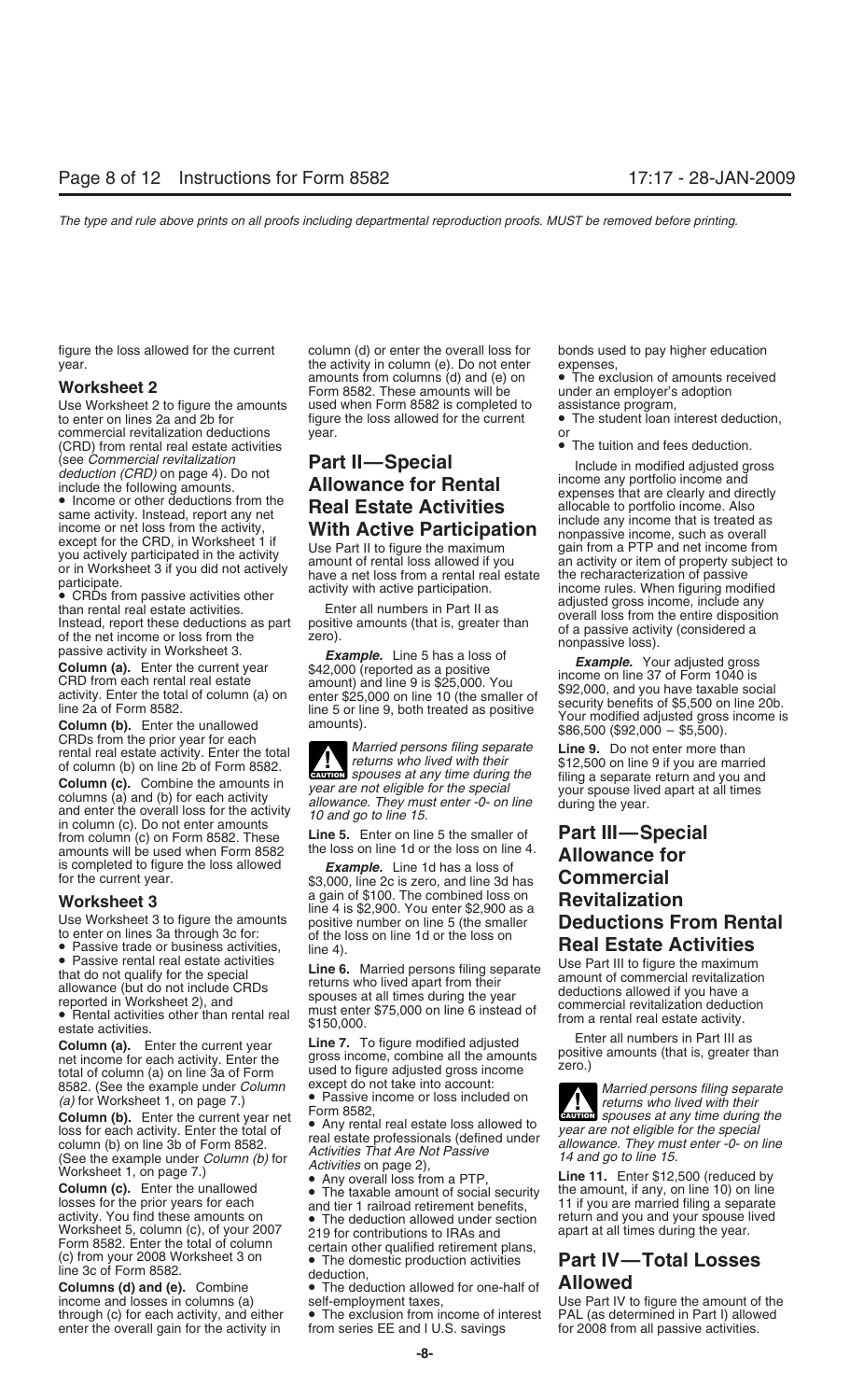those worksheets to figure the overall loss in column (c) of column (e) of Worksheet 1 or column<br>unallowed loss to be carried forward Worksheet 2. unallowed loss to be carried forward Worksheet 2. (c) of Worksheet 2 if you did not have<br>and the allowed loss to report on your  $\bullet$  If you entered amounts on both lines to complete Worksheet 4). Also enter

in columns (a), (b), and (c) for those Worksheet 2.<br>activities on the proper forms and **Column (a).** 

If you have activities that show an column<br>overall loss in column (e) of Worksheet activity. 1 or 3 or column (c) of Worksheet 2, **Column (b).** Divide each of the **C.** Subtract line **B** from line **A** . . you must allocate your allowed loss on individual losses shown in column (a) line 16 of Form 8582 to those activities by the total of all the losses in column

Complete Worksheet 4 only if you in column (b) must equal 1.00.<br>tered an amount (other than zero) on **Column (c).** Multiply each ratio in entered an amount (other than zero) on **Column (c).** Multiply each ratio in **Worksheets 6 and 7** line 10 or 14 of Form 8582. Otherwise, column (b) by the amount on line 10 or These worksheets allocate your<br>skip Worksheet 4 and complete sach ine 14 of Form 8582, and enter the sunallowed and allowed losses for each skip Worksheet 4 and complete line 14 of Form 8582, and enter the Worksheet 5 for all activities in results in column (c). The total of activity.

enter the name of each activity. In the Worksheet 2 on the proper forms and Transactions that must be separately<br>second column, enter the form or schedules. example of the that a schedules include capital losses that a

two columns of Worksheet 4, enter:

| <b>Name of Activity</b> | <b>Form or Schedule</b> |  |
|-------------------------|-------------------------|--|
| <b>Activity X</b>       | Sch E, line 28A         |  |
| <b>Activity Y</b>       | Sch E, line 28A         |  |

If the loss from an activity is reported in Worksheet 1 or column (c) of be identified be identify (as discussed to be identify hoth where separately (as discussed to be identify hoth where separately (as discussed to be more than one place, identify both Worksheet 2 if you did not have to locations in the second column (for absomplete Worksheet 4). locations in the second column (for complete Worksheet 4).<br>
example, Sch E, line 28A/Form 4797, Con Worksheet 5, enter the name of the loss from an activity is reported o example, Sch E, line 28A/Form 4797, Con Worksheet 5, enter the name of the loss from an activity is reported on line 2). If you need additional space, each activity and the form or schedule Schedule E, even though part of

from Worksheets 1 and 2 as follows. from Worksheet 2 on a separate line On Worksheet 6, enter the name of • If you entered an amount on line 10, (even if the amount is from an activity each activity and the form or schedule list on Worksheet 4 all activities with an also shown on Worksheet 1 or 3) and and line number on which the overall loss in column (e) of add "CRD" after the name of the reported. See the example for overall loss in column (e) of add "CRD" after the name of the

Line 16. Use the worksheets on Form  $\bullet$  If you entered an amount on line 14, **Column (a).** Enter the amounts, if any, 8582 and the following instructions for list on Worksheet 4 all activities with an from column (d) of W 8582 and the following instructions for list on Worksheet 4 all activities with an from column (d) of Worksheet 4 (from

and the allowed loss to report on your  $\bullet$  If you entered amounts on both lines to complete Worksheet 4). Also enter forms and schedules for 2008. 10 and 14 of Form 8582, you must the losses, if any, from column (e) of 10 and 14 of Form 8582, you must the losses, if any, from column (e) of complete two separate Worksheets 4. Worksheet 3. **Worksheets 1, 2, and 3** For the second worksheet, you either **Column (b).** Divide each of the Worksheets 1 and 3, columns (d) and may attach an extra copy of page 2 of individual losses shown in column Worksheets 1 and 3, columns (d) and may attach an extra copy of page 2 of individual losses shown in column (a)<br>
(e), show whether an activity had an Form 8582 or your own schedule in the by the total of all the losses in

A. Enter the overall loss<br>schedules.<br>**A.** Enter the overall loss<br>schedules.<br>**A.** Enter the overall loss<br>from column (e) of Worksheet 1 or<br>of Form  $\alpha$ , column (c) of Worksheet 2 for each

line 16 of Form 8582 to those activities by the total of all the losses in column Multiply each ratio in column<br>by completing Worksheets 4, 5, and 6 (a) and enter this ratio for each activity the amount on line C above, an

**Worksheet 4**<br>
Use Worksheet 4 to allocate the special<br>
allowance on line 10 or line 14 of Form<br>
and 2 are allowed in full and are not<br>
allowance on line 10 or line 14 of Form<br>
and 2 are allowed in full and are not<br>
ans (a amounts in columns (a), (b), and (c) of the same form or schedule but must be<br>In the first column of Worksheet 4, Worksheet 1 and columns (a) and (b) of separately identified for tax purposes.<br>enter the name of each activi

schedule and line number on which the **Column (c) total is less than** 28% rate losses and those that are not.<br> **Column (a) total.** If the total losses in **Note** 28% rate gain or loss includes *column (a) total.* If the total losses in **Note.** 28% rate gain or loss includes column (c) are less than the total losses all collectibles gains and deductible **Example.** You receive a Schedule column (c) are less than the total losses all collectibles gains and deductible<br>K-1 from partnership P that reports in column (a), complete column (d). In long-term losses and section 1202 **Column (d).** Subtract column (c) from on the sale of qualified small business column (a) and enter the results in stock. See the instructions for Schedule activities, Activity X and Activity Y. The column (a) and enter the results in stock. See the instructions for Schedule<br>losses from partnership P are reported column (d). Also enter the amounts D (Form 1040) for details, i losses from partnership P are reported column (d). Also enter the amounts D (Form 1040) for details, including<br>
on line 28A of Schedule E. In the first from column (d) of Worksheet 4 in definitions of "collectibles gains a on line 28A of Schedule E. In the first from column (d) of Worksheet 4 in definitions of "collectibles gains a<br>two columns of Worksheet 4, enter: column (a) of Worksheet 5. (a) losses" and "section 1202 gain."

Complete Worksheet 5 if any activities Use Worksheet 6 for any activity listed<br>have an overall loss in column (e) of in Worksheet 5 if all the loss from that<br>Worksheet 3 or losses in column (d) of in activity is reported o Worksheet 3 or losses in column (d) of<br>Worksheet 4 (in column (e) of Worksheet 4 (in column (e) of schedule and no transactions need to<br>Worksheet 1 or column (c) of sume the identified separately (as discussed

itement.<br>Enter all activities with overall losses be reported. See the example for the and part of it is from a Enter a Worksheet 4. Identify any deduction Worksheet 1. **Activity** activity. **Worksheet 4. Identify each CRD from** 

| A. Enter as a positive amount<br>line 4 of Form 8582 $\ldots$ |  |
|---------------------------------------------------------------|--|
| <b>B.</b> Add lines 10 and 14 of<br>Form 8582 <u>_______</u>  |  |
| Cubtroot line D from line A                                   |  |

Worksheets 1 or 3 that have overall column (c) must be the same as line 10 fyou have losses from any activity<br>losses in column (e) and all activities in or line 14 of Form 8582.<br>Worksheet 2. **Column (c) total is the same a** 

identified include capital losses that are

**Worksheet 5**<br>Complete Worksheet 5 if any activities Use Worksheet 6 for any activity listed

line 2). If you need additional space,<br>show this information on an attached<br>show this information on an attached<br>statement.<br>the reported See the example for and part of it is from a Schedule E loss<br>statement.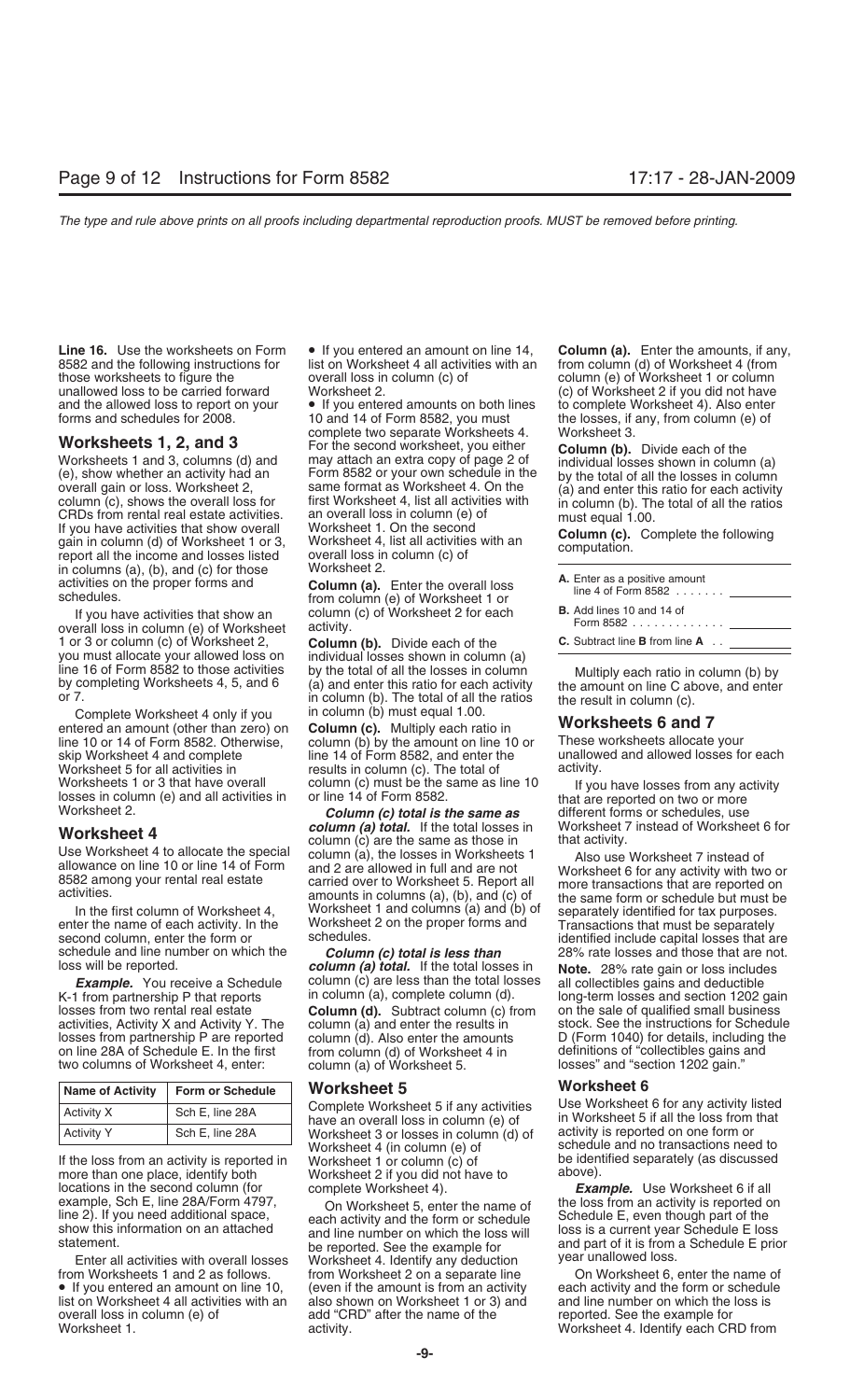the losses in columns (b) and (c) of completing Worksheet 7. capital loss of \$230). Line 16 of Form<br>Worksheets 1 and 3 or enter the loss Line 1b column (a) Enter any net 8582 shows an allowed loss of \$1,100.

Worksheets 1 and 3 or enter the loss<br>
from column (c) of Worksheet 2.<br> **Column (b).** For each activity entered<br>
income from the activity that is reported<br>
income from the activity that is reported<br>
income from the same fo

losses for 2008. Report the amounts in activity does not have a Form 4797,  $\frac{8582 \div 0.0}$  x 100%).<br>
this column on the forms and schedules listed<br>
See the forms and schedules listed<br>
See the forms and schedules listed<br>

in Worksheet 5 that has losses that are column (c). The total of this column ratio of each loss to the total of the two or more different forms must be 1.00. reported on two or more different forms<br>and schedules or on different parts of and schedules or on different parts of **Column (d).** Multiply the unallowed  $$4,000 = .25. $3,000/$4,000 = .75.$  the same form or schedule (for loss for this activity, found in Worksheet Each of these ratios is multiplied by capital losses reported on Schedule D). (c) of Worksheet 7. If -0- is entered in Worksheet 7 allocates the allowed and column (b) of Worksheet 7, also enter

On Worksheet 7, enter the form or<br>
schedule and line number on the dotted *Activity II* **Allowed Losses**<br>
line above each line 1a (for example, A current year collectibles loss (a Line 4 is income. If line line above each line 1a (for example, A current year collectibles loss (a **Line 4 is income.** If line 4 of Form Schedule D, line 12, to report a 28% 28% rate loss) of \$230 and net income a sagge shows net income or zero, a

**Line 1a, column (a).** Enter the net loss plus any prior year unallowed loss *Worksheet 3* deductions in columns (a) and (b) of

Worksheet 5 on a separate line and from the activity that is reported on the Activity I has an overall loss of add "CRD" after the name of the same form or, in the case of Schedule \$4,000 (current year long-term capital activity.<br>D and Form 4797, the same part. loss of \$3,000 and a prior year

**Column (a).** For each activity entered<br>in Worksheet 6, enter the net loss plus<br>the prior year unallowed loss for the loss, see Example of Schedule D (Form of \$870 (current year net income of<br>the prior year unallowed loss the prior year unallowed loss for the loss, see Example of Schedule D (Form of \$870 (current year net income of activity. Figure this amount by adding *1040) transactions* on this page before \$1,100 less a current year lon

**WOTKSHEET 7** entered in column (b) by the total of the non-28%-rate loss (\$3,000) are<br>Use Worksheet 7 for any activity listed column (b) and enter the ratio in separate entries in Worksheet 7. The<br>in Worksheet 5 that has

the same form or schedule (for loss for this activity, found in Worksheet Each of these ratios is multiplied by the<br>example, 28% rate and non-28%-rate 5, column (c), by each ratio in column unallowed loss for Activity I, s 5, column (c), by each ratio in column unallowed loss for Activity I, shown i<br>(c) of Worksheet 7. If -0- is entered in column (c) of Worksheet 5 (\$3,130).

Worksheet 7 allocates the allowed and column (b) of Worksheet 7, also enter<br>
inclusion column and column of the column of the column and column and column and the state lably of the state and lowed loss to the simulation

Schedule D, line 12, to report a 28% 28% rate loss) of \$230 and net income 8582 shows net income or zero, all the rate loss from a partnership). of \$1,100 from Schedule E (Form losses in columns (b) and (c) of **Line 1a, co** 

activity.<br>
D and Form 4797, the same part. Instants in the prior year<br>
Column (a) For each activity entered if you have a Schadule D 28% rate unallowed long-term capital loss of

- 
- 
- 
- 
- 
-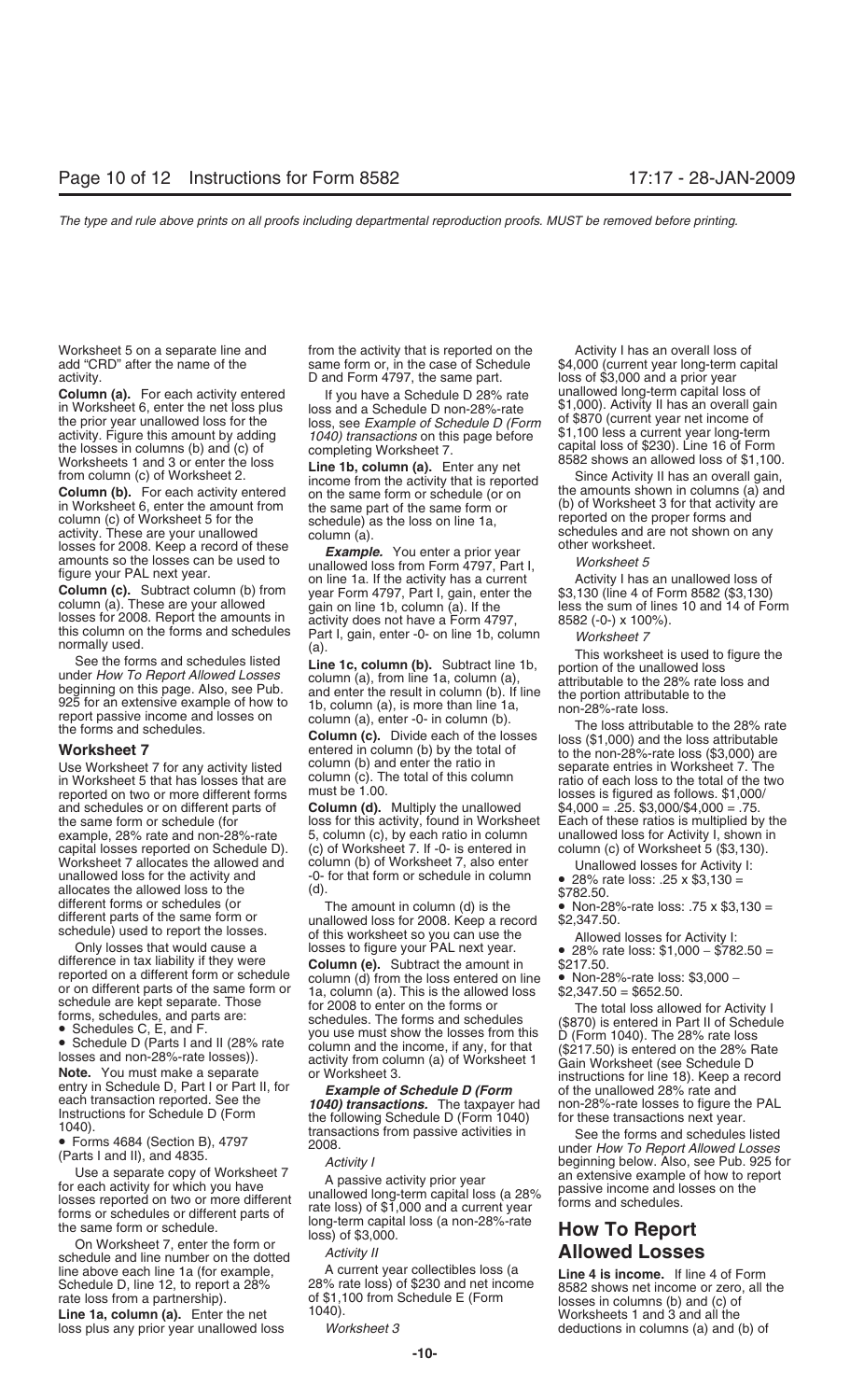Worksheet 2 are allowed in full. Report passive gains and losses from the sale **Entire disposition with an overall** the income and losses in columns (a), of assets or of an interest in a passive **gain.** Gains and losses from this (b), and (c) of Worksheets 1 and 3 and activity.<br>
deductions in columns (a) and (b) of **Cohodule E. Port L.** Enter the ellowed that the gains might offset other PALs.

(b) and (c) of Worksheet 2 and 3 and The allowed loss on line 22 will include<br>
(b) and (c) of Worksheets 1 and 3 and The allowed loss on line 23 will include<br>
(b) and (c) of Worksheets 2 are allowed in full. Include<br>
(b) a

**Schedules C and F, and Form 4835.** first entered on line 37, 38, 44a, 44b, or would provide.<br>
Enter on the net profit or loss line of 45 of that form, and enter the allowed vour schedule or form the allowed loss from the your schedule or form the allowed loss from the worksheet. To the left of **Special Instructions for PTPs**

and enter the result on the net profit or Schedule D or Form 4797. Identify the loss line.

profit for the year of \$5,000 from a the appropriate line, and to the left of **Passive activity loss rules for**<br>passive activity. The activity also has a the entry space, enter "PAL." **partners in PTPs.** Do not repo passive activity. The activity also has a the entry space, enter "PAL." **partners in PTPs.** Do not report net profit for the year less the \$6,000 entered on Form 8582 or the

deductions in columns (a) and (b) of<br>
Worksheet 2 on the forms and<br>
schedule E, Part I. Enter the allowed<br>
schedule E. An activity that has net<br>
Line 16 is the same as the total of<br>
lines 1b, 1c, 2a, 2b, 3b, and 3c. In<br>
th

columns (a) and (b) of worksheet 2 are Enter the passive loss allowed from a second from exempted allowed in full. Report the income and Worksheet 6 or 7 in the appropriate from registration because of the limited losses i losses in columns (a), (b), and (c) of<br>
Worksheet 1 and the deductions in<br>
columns (a) and (b) of Worksheet 2 on<br>
the forms and schedules normally used.<br>
Losses allowed in column (c) of<br>
Losses allowed in column (c) of<br>
Lo

If the net profit or loss line on your sold assets from a passive activity or applied separately to items from each form or schedule shows net profit for you sold an interest in your passive PTP. PALs from a PTP generally the year, reduce the net profit by the activity, all gains from the activity must be used only to offset income or gain<br>allowed loss from Worksheet 6 or 7, be entered on the appropriate line of from passive activities of t allowed loss from Worksheet 6 or 7, be entered on the appropriate line of from passive activities of the same<br>and enter the result on the net profit or Schedule D or Form 4797, Identify the PTP. The special allowance (incl **Example.** Schedule C shows net losses for Schedule D or Form 4797 on

year unallowed Schedule C loss of **loss.** If you made an entire disposition year of voluments of voluments and the loss allowed for 2008 is of your interest in a passive activity and following rules to figure and report your interest in a passive activity and following rules to figure and report your that activity had an overall loss none of income, gains, and \$6,000. You enter a net loss of \$1,000 that activity had an overall loss, none of on line 31 of Schedule C (the \$5,000 the gains, if any, or losses were loss allowed for the year). To the left of worksheets. However, all the gains and 1. Combine any current year the entry space, you enter "PAL." losses must be reported on the forms income, gains and losses, and any prior S or schedules normally used. To the left instructions on this page if you also had of the entry space, enter "EDPA." have an overall loss from the PTP.

Worksheet 6. The amounts in column including any self-charged interests in the buses and the set of the same of column (c) of Worksheet 6. The amount of considerative interest of the passive activity income and deductions

passive loss from the worksheet. To the the entry space, enter "PAL." Section 469(k) provides that the left of the entry space enter "PAL." **Schedule D and Form 4797.** If you passive activity limitations must be lif the ne PTP. PALs from a PTP generally may CRDs) for rental real estate activities<br>does not apply to PALs from a PTP.

Form 4797 gain of \$2,500 and a prior **Entire disposition with an overall** passive income, gains, or losses from a vear unallowed Schedule C loss of **Entire disposition with an overall** passive income, gains, or losses from activities you held through each PTP<br>you owned during the tax year.